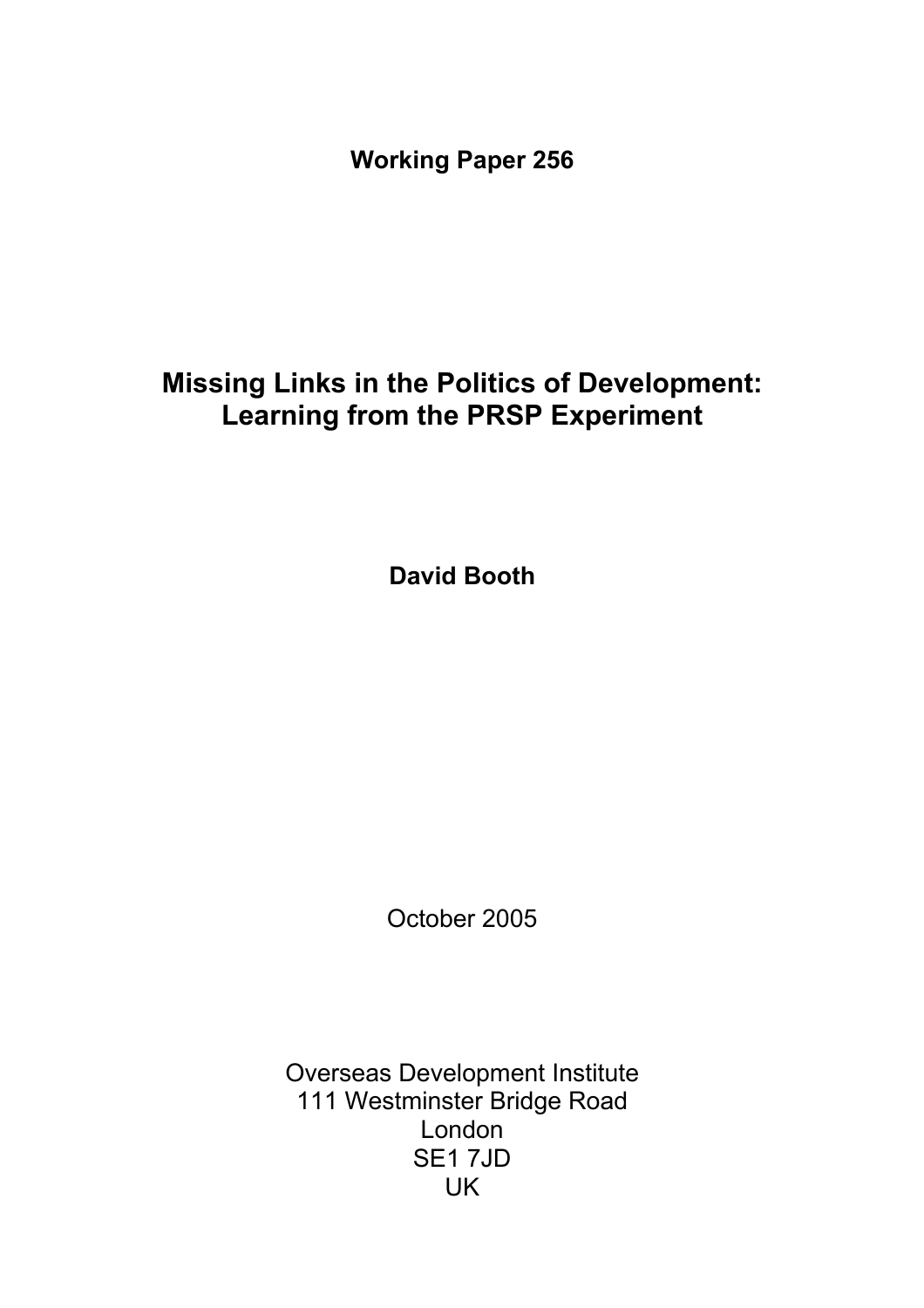ISBN 0 85003 777 8

© Overseas Development Institute 2005

All rights reserved. No part of this publication may be reproduced, stored in a retrieval system, or transmitted in any form or by any means, electronic, mechanical, photocopying, recording or otherwise, without the prior written permission of the publishers.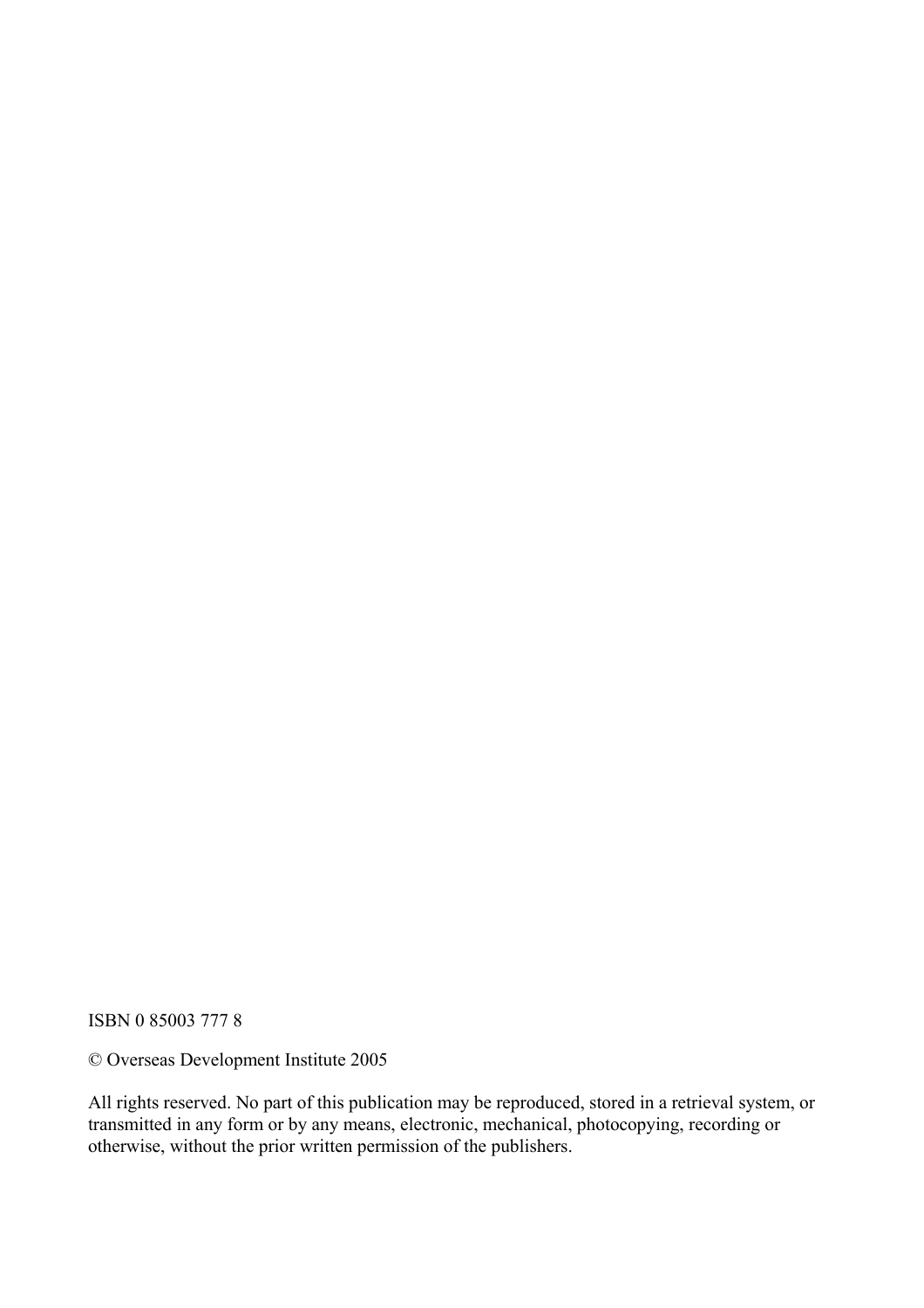## **Contents**

| Acknowledgements                           | iv             |
|--------------------------------------------|----------------|
| 1 Introduction                             | 1              |
| 2 What has been Learned?                   | $\overline{3}$ |
| 2.1 The broad picture                      | 3              |
| 2.2 Implications                           | $\overline{4}$ |
| 3 Could Development Cooperation do Better? | 6              |
| 4 What Else Might be Worth a Try?          | 8              |
| <b>5 Conclusion</b>                        | 10             |
| References                                 | 11             |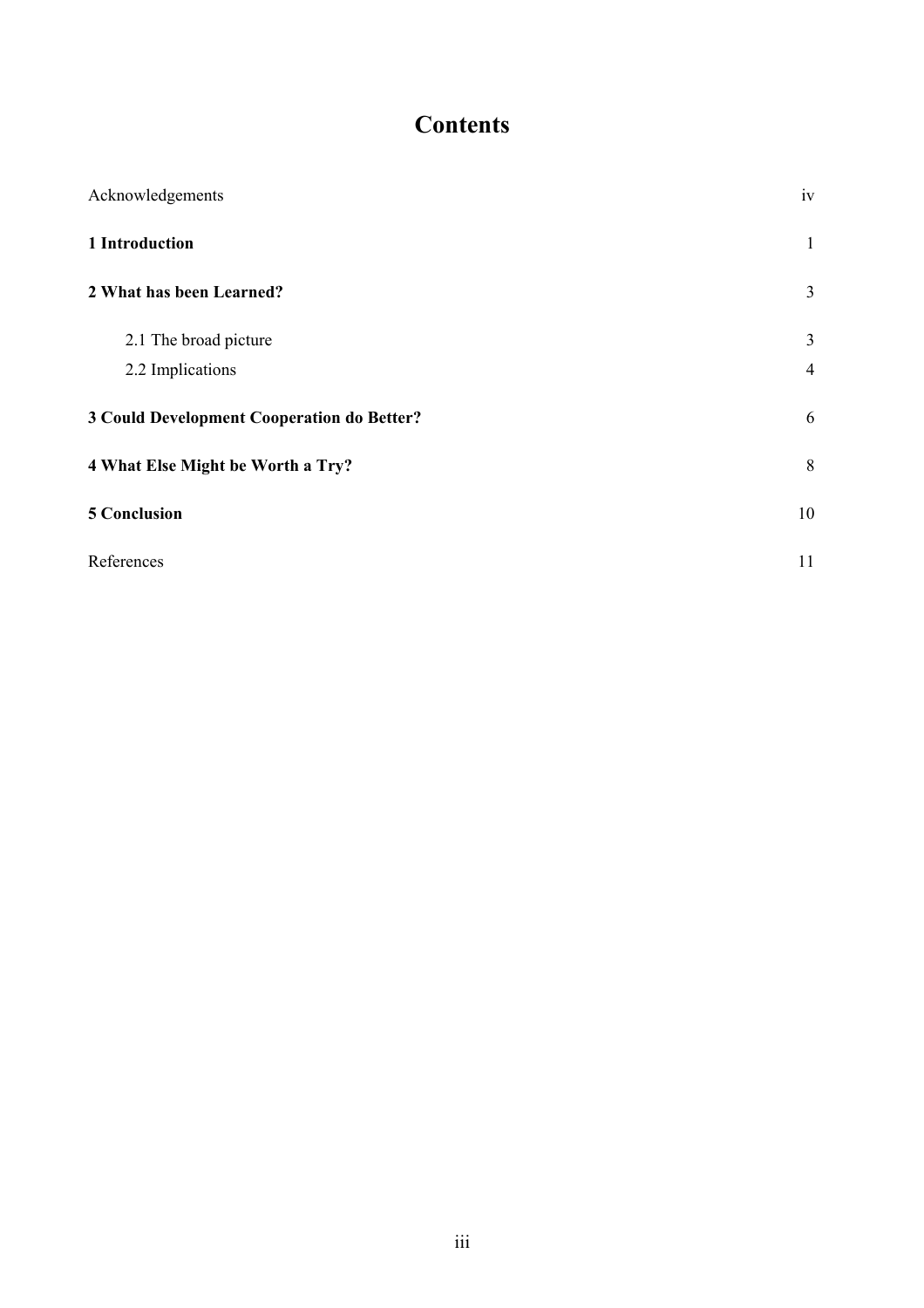## **Acknowledgements**

The author, David Booth, is a Research Fellow at the Overseas Development Institute, 111 Westminster Bridge Road, London SE1 7JD, Fax: + 44 (0) 20 7922 0399, Tel: +44 (0) 20 7922 0300; Email: d.booth@odi.org.uk

He is grateful to Verena Fritz, Wolfgang Hein and Simon Maxwell for comments on an earlier draft.

This paper was prepared for publication in *Nord-Süd Aktuell*, XIX, No. 3-4, 2005. **It is reproduced here by permission.**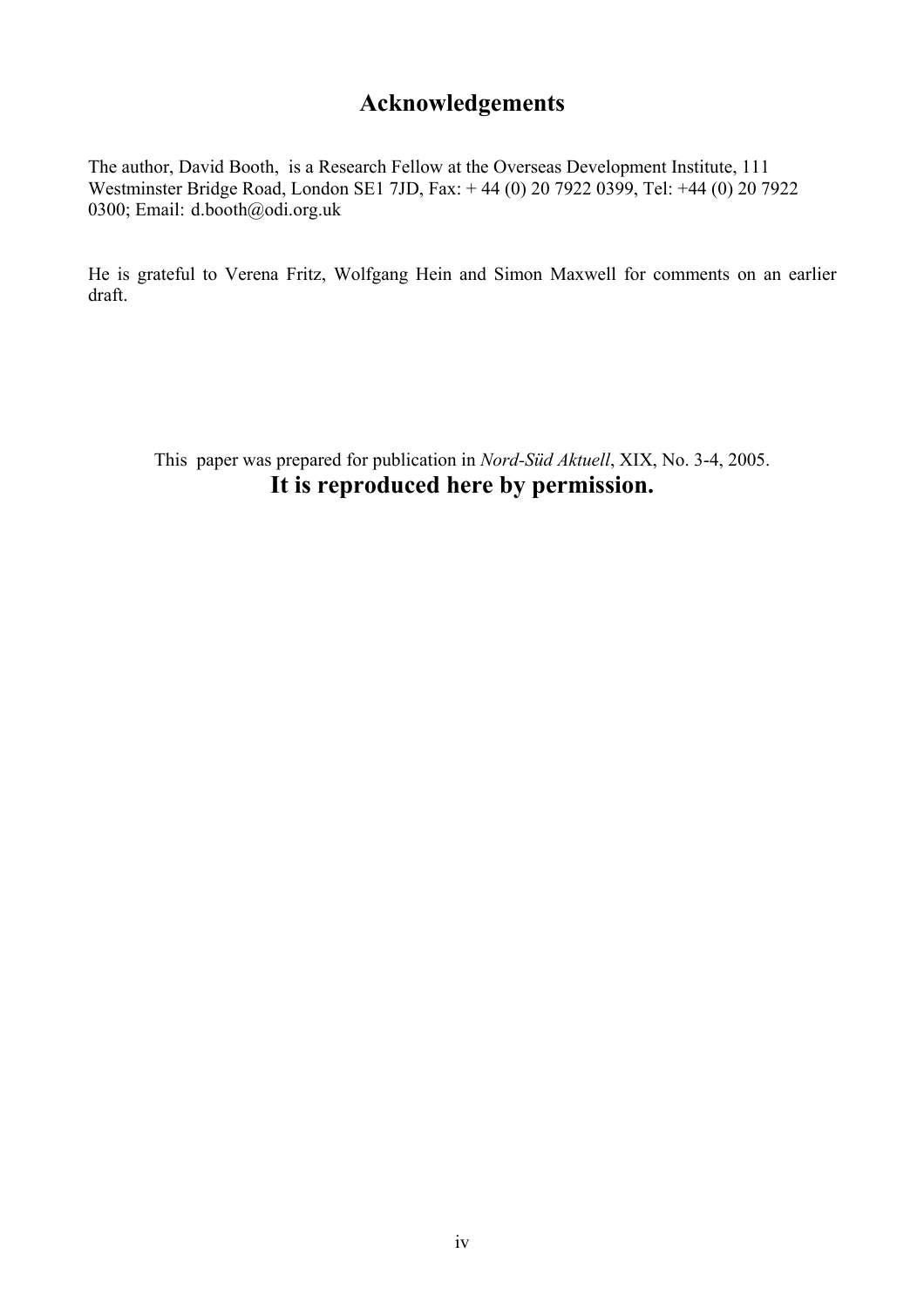### **1 Introduction**

Poverty Reduction Strategy Papers are five years old. It is six years since the Enhanced Highly Indebted Poor Countries Initiative (HIPC2) placed on the international agenda a new type of donor conditionality, requiring governments to prepare, and hold public consultations about, comprehensive three-year plans for improving their performance in reducing poverty. And it is five years since the first wave of PRSP processes was completed. This makes it a good moment to ask: what have we learned from this experiment?

I use the word 'experiment' deliberately. It is intended to suggest a particular perspective on the experience initiated in 1999, $\frac{1}{2}$  one that may be contrasted with two other approaches: the cynical one that sees in PRSPs only an attempt by the World Bank and IMF to refurbish their image and reinforce their position as dominant actors in the world's poorest countries; and the naïve one that accepts at face value the claims commonly made about 'country ownership' of PRSP policies and the alignment of aid around those policies. Two central points are captured by the concept of PRSPs as an experiment, and missed by the other approaches.

On the one hand, the core PRSP idea – namely, that it might be possible to elicit greater commitment to equitable and efficient development policies by obliging governments to debate their policies openly with other actors in their countries – did not arise casually. It was the response to an objective, longstanding and fairly well-understood problem. With a few significant exceptions, the policies supported by concessional lending institutions and development cooperation agencies in the poorest countries had not been implemented in sustained and consistent ways, and a massive body of research suggested the root problem to be lack of local commitment. Policies were not 'owned', even by the governments that nominally approved them and certainly not by organised political and interest groups in the wider society.

On the other hand, changes in the thinking of political leaders and their supporters are not usually the sort of thing that can be 'engineered' by actors who are external to the country in question, except perhaps in situations of extreme economic or political breakdown. Therefore the 'core PRSP idea' must be regarded as uncertain – worthy of being described either, pessimistically, as a lastditch gamble or, more optimistically, as a rather bold venture into uncharted territory. Calling the PRSP initiative an experiment seems a reasonably neutral way of communicating the observation that this was a process whose results could not be fully known in advance.

The PRSP experiment is not yet over. The 'second generation' processes that have occurred in a number of countries are in several respects more promising than those of the first round (Driscoll with Evans, 2005). This is partly because the direct link to HIPC approval processes has gone, but also there has been some genuine learning and innovation in some countries, notably about the form of public consultation that supports critical policy thinking. It is good, in this sense, that the 2005 Review of the PRSP Approach by the World Bank and IMF (2005) provides renewed support for the initiative, suggesting improvement within the broad framework of concepts and procedures that has been established since 1999. At the same time, it is not too early to ask what the experience so far tells us about the original hypothesis, and to try to extract the policy implications.

This needs to be done boldly and without too many concessions to the current etiquette of the aid business. It is not clear that the Bank and Fund staffs, with their heavy involvement in the mechanics of the process have sufficient critical distance to see and state what is not working. Other

Readers may believe they recognise in this an 'ODI view' of the PRSP initiative. In fact, ODI does not have a corporate viewpoint, and PRSPs divide opinions within the Institute as they do in other organisations. At the same time, this basic perspective does inform several ODI publications on the subject, which provide between them much of the source material for this paper: Booth (2003), Christiansen with Hovland (2003), Piron with Evans (2004) and Driscoll with Evans (2005).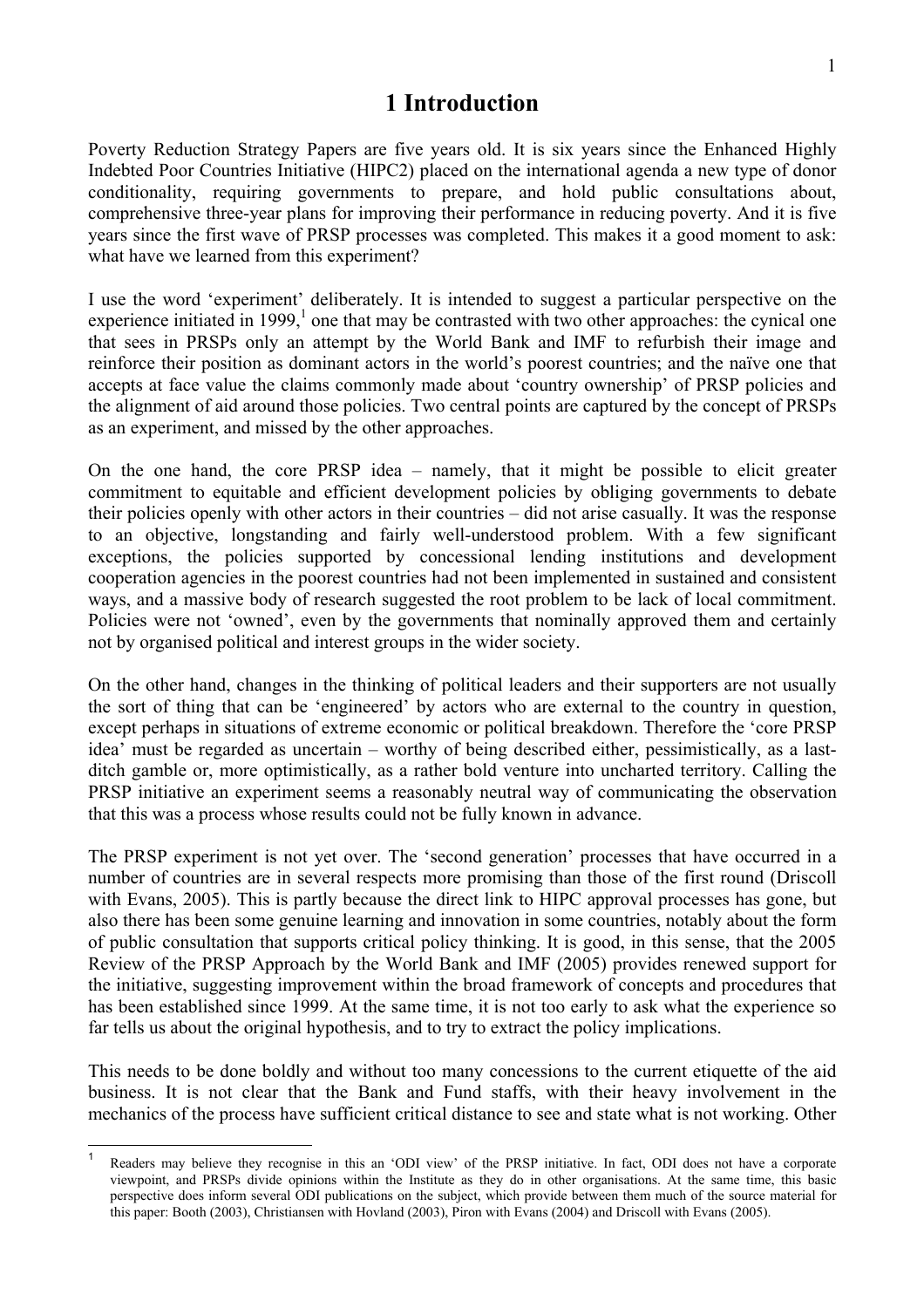donors, now preoccupied with their commitments, renewed in Paris in February-March 2005, on harmonisation of aid programmes and alignment country-led policies and systems, are also not in a frame of mind where hard questions about the fundamentals of policy ownership are easily faced. It is true that some donor agencies have become more interested than they were in understanding domestic politics and the political economy of state formation in the countries where they work. But it remains still to be seen how far even the more politically informed agencies will allow the conclusions of this type of analysis to drive what they do.

With those preliminary remarks in mind, the rest of this paper tries to address three questions:

- What has been learned about the feasibility of 'engineering' commitment to poverty reduction? And what does this imply?
- Could development cooperation do better within the PRSP framework, and if so how?
- What else might be worth a try? In particular, what might be done by Northern governments, outside the PRSP framework, to improve the results from aid-supported PRSPs?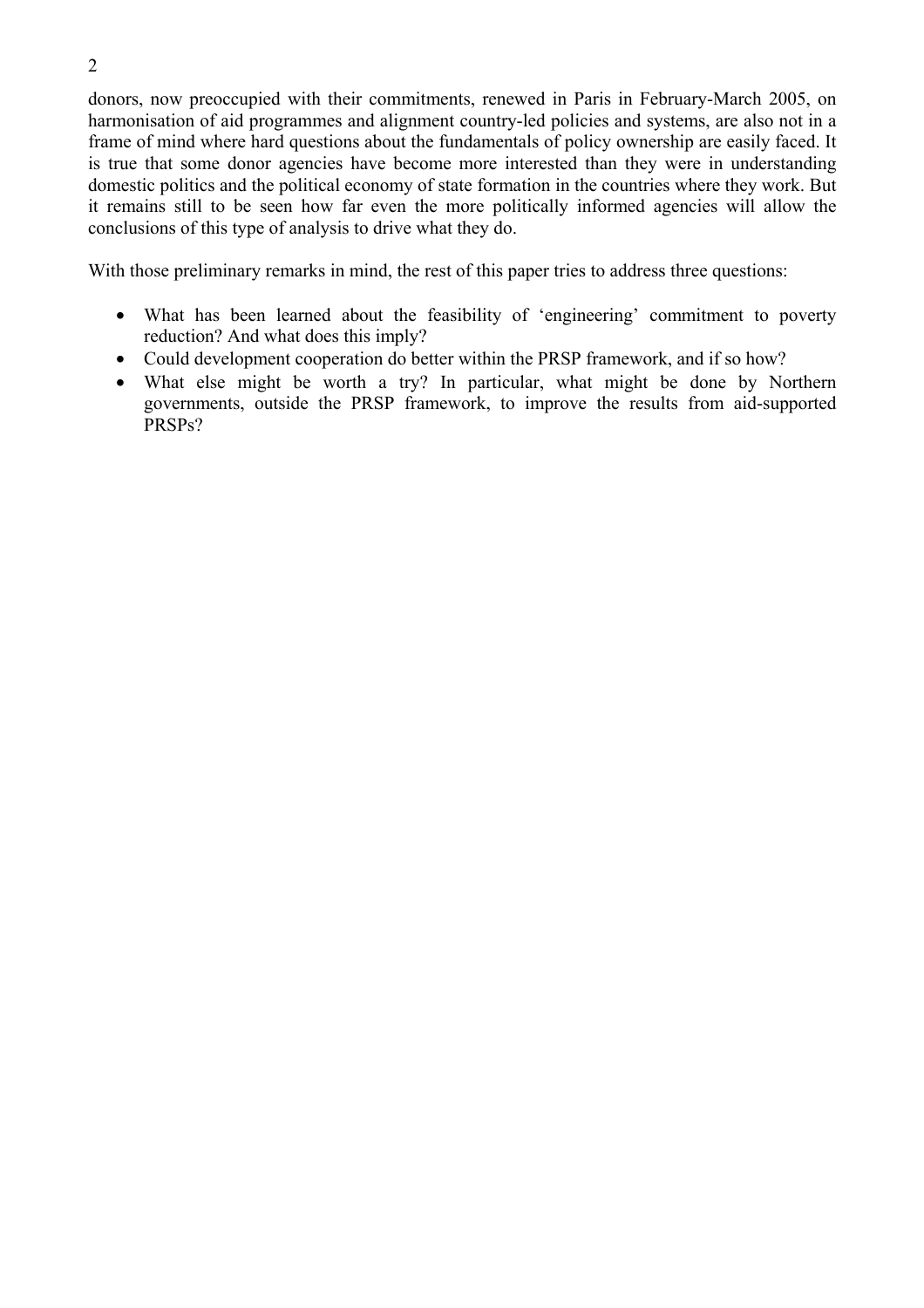### **2 What has been Learned?**

#### **2.1 The broad picture**

l

There is not exactly a consensus among the various studies, reviews and evaluations of PRSP processes and outcomes that have appeared in the last few years.<sup>2</sup> Anyway, I would not pretend to be able to summarise the nuances and points of agreement and disagreement in this literature as a whole. However, I believe that, cutting across the different judgements on specifics, there is an important measure of convergence on two points:

PRSPs have been associated with some worthwhile improvements in policy processes, especially in countries that were already moving in the direction of greater results' orientation and accountability;

these improvements are modest in character even in the best cases, and still fall far short of what is really needed: namely, local generation of high-quality policy thinking around poverty-reduction goals and arrangements for ensuring the corresponding action.

If this is a fair summary, it is already quite a sobering judgement on the gains made five years into the experiment. What are the factors that seem to account for the limited character of the progress?

Not all of the recent studies attempt to answer the deeper questions, but those that do tend to agree that the 'buy-in' to the PRSP process is mostly technocratic – that is, restricted to quite a small number of strategically placed officials. Fundamental political interactions and change processes have not been much affected, even in countries such as those of East Africa where political rhetoric at election times does not steer entirely away from the topic of poverty.

Several factors have been found to influence the degree to which the PRSP becomes an important factor in the allocation of resources and the provision of incentives within government systems:

- whether there are sector working groups or something equivalent that set priorities and guidelines based on experience and evidence of what works and what doesn't in particular fields of policy;
- whether the budget process has been reformed so that it is a) trustworthy, b) based on policy objectives, and c) linked to the PRSP by definite criteria and procedures;
- whether incentives in the public service and local government have shifted in such as way that capacities to make and carry out public policies have stopped declining and begun to develop in a positive way.

There are plenty of examples suggesting that improvements in any of these areas help a PRSP to give new direction to country efforts and to provide, as a consequence, a focus for greater and more harmonised donor support. There are also some suggestions that the existence of a PRSP has, in its turn, been a motivator of better sectoral policy thinking, and renewed efforts at reform of public financial management. On the other hand, research and evaluation work suggests that lack of political buy-in affects all of these processes negatively. The reforms needed to give real life to PRSPs have almost everywhere suffered severe slippages. The root cause is that those who exercise real power in a country are not interested in promoting them.

<sup>2</sup> Apart from those already cited, the most recent and substantial are the World Bank OED's evaluation (2004), the series by the Institute of Social Studies for Sida on Latin American PRSPs (summarised in Djikstra, 2005), the set from the University of Helsinki best represented by Gould and Ojanen (2003) and World Vision (2005).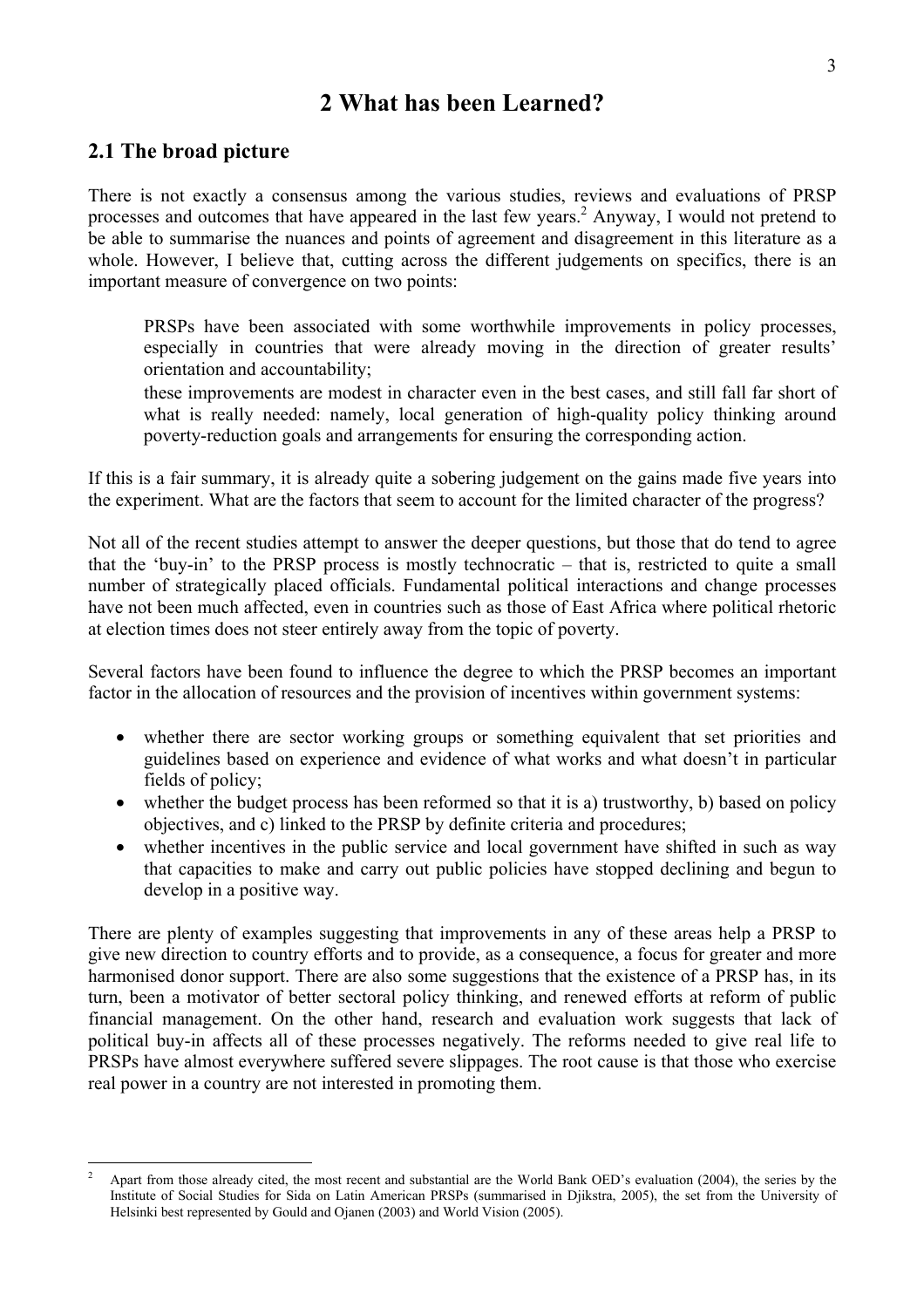### **2.2 Implications**

What are the implications of this assessment? Is the PRSP idea still viable? I believe this needs to be answered in two parts.

First, the observation that donor-driven policies do not work has lost none of its validity. In fact, it been powerfully reinforced by the reform experience of the last few years. In this respect, if PRSPs did not exist, we would have to invent them: there is no question of going back to what existed before 1999/2000, because none of the problems which that initiative was trying to address have gone away.

Second, the implicit theory about political change that underlay the concept and its operationalisation has been proven naïve. The theory says that the more participatory reform processes are, the more likely they are to be effective. The claim is that, having committed themselves to doing things in a dialogue with other stakeholders, governments will be more likely to be called to account for their actions and their results. They will therefore take their responsibilities more seriously.

The theory is not easy to refute directly. It has a history. The belief that participation improves effectiveness gained considerable support from studies and evaluations of project and programme management over several decades. 1999 was the occasion when this accumulated wisdom seemed to many people to be ripe for 'scaling up' to national policy making. This was also a culminating moment in the long flirtation between the big official agencies and the development NGOs, for whom the inclusion of 'civil society' is a litmus test of sound policy making. The idea had, and still has, the additional attraction of suggesting that 'all good things go together'.<sup>3</sup> It is ideologically congenial for donors based in rich Western countries to think that inclusive and democratic practices are good for development, as well as good in themselves.

It is not surprising, therefore, if the theory continues to influence donor thinking in spite of the limited benefits that seem to have been obtained as a result of citizen participation in PRSP processes. A typical view today is that PRSP processes may have had important weaknesses as exercises in participatory planning, but the solution is to do this better – for example doing more to involve parliamentarians and the private sector, and giving civil society organisations more time to prepare. In other words, the results of the PRSP experiment have not yet dented very seriously the belief that involving a wider public in discussions about how to reduce poverty is powerful means of building both commitment and accountability.

This belief has real attractions. It is nonetheless naïve when applied without heavy qualification in the typical aid-dependent poor country. I believe the PRSP experience has helped to show that this is the case, although it may not be news to political scientists and anthropologists who follow the situation on the ground, or indeed to informed citizens of the same countries.

The following are a few bold and unqualified generalisations about PRSP (that is, poor and highly indebted) countries. They may well contain some exaggeration, and not apply well in particular cases; but if even half of what they say is true, the theory of political change that underlies the PRSP idea is mistaken:<sup>4</sup>

l 3 A cogent argument that in the politics of reform all good things do *not* go together is advanced in the excellent Drivers of Change paper on Colombia by DiJohn, Gutiérrez and Ramírez (2004).

This sketch draws on summaries of research-based knowledge about particular countries contained in reports in the UK DFID Drivers of Change series and Sida's Power Analysis series among others. These reports are not published and not directly quotable. However, their content reflects what is in most cases a consensus view of the academic research literature in the social and political sciences on those countries.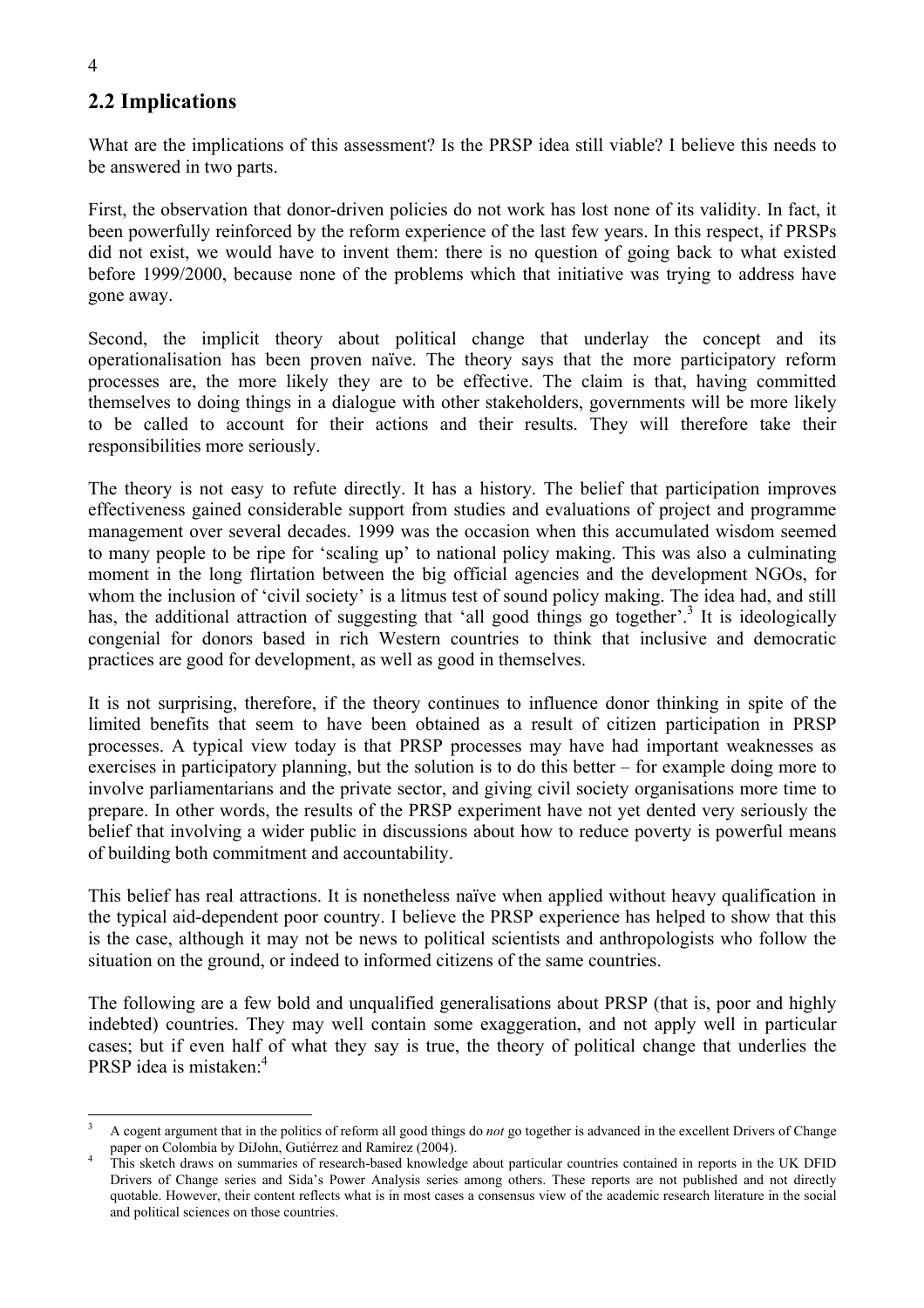Many or most of the key decisions are made informally, by small groups of politicians linked together by networks of clientelism and patronage.

Governments are not unified and well-coordinated actors. To the extent there is effective accountability, it operates through the patronage system, and follows criteria other than those formally agreed.

Formal decision-making processes, even including the national budget and certainly including the PRSP, are from a political point of view window dressing, or largely 'theatre'.

Whereas in some middle income countries, there is an informed public opinion and a degree of effective parliamentary scrutiny, here the preconditions (e.g., a large local newspaper readership and an effective press) do not exist.

The reasons are partly sociological: to function well, the institutions of formal, universalfranchise democracy require a level of urbanisation, literacy and de-peasantisation that is unusual at this level of economic development.

The easy notion that donors only have to back off from demanding accountability for aid funds in order for domestic accountability to flower in its place is unrealistic and unhistorical.

NGOs have been and will continue to be a useful means of promoting progressive measures that donors cannot promote directly. However, they cannot substitute for the absence of representative forms of civil and political society.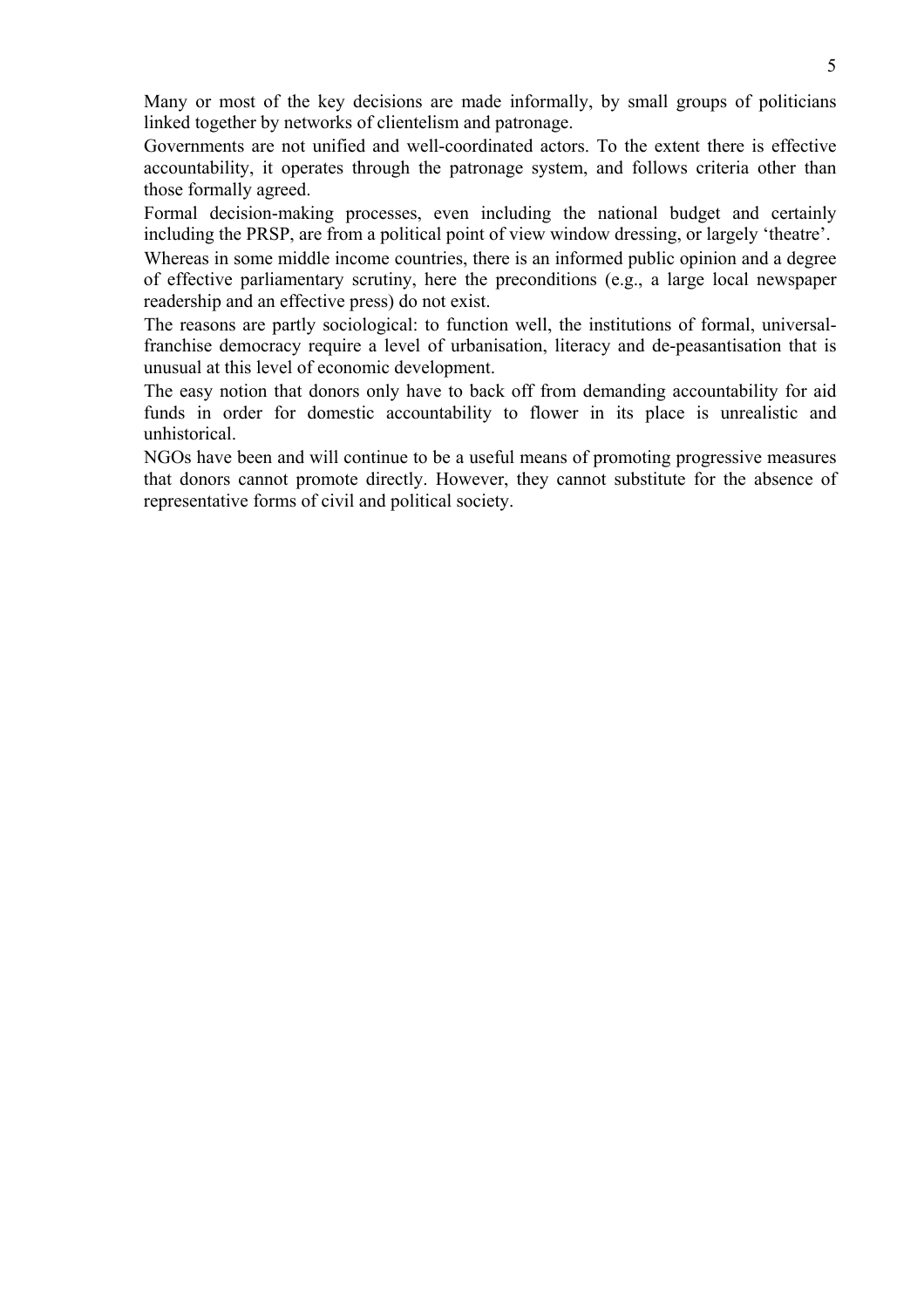### **3 Could Development Cooperation do Better?**

Many of the observations above are widely recognised by donor staffs. The problem is not that they are personally naïve but that it is not clear to anybody exactly what else might be done to be supportive of country-owned policies under these circumstances. The topic is under active consideration much of the time in several bilateral and multilateral agencies. Some proposals currently being discussed are certainly unwise if anything like the above is generally true.<sup>5</sup> Others make good sense but are insufficient. It would not be the right solution to abandon wholesale what the main group of donors in Europe currently consider to be the best approach. Rather, the argument I want to advance is about the importance of going beyond the PRSP framework as currently conceived and addressing some of the missing links in the chains of causation needed to harness politics to the goals of development and poverty reduction in PRSP countries.

Two obvious focuses for discussion here are the aid harmonisation and alignment agenda of the OECD DAC donors (OECD, 2003; High Level Forum, 2005; Rogerson, 2005), and the arguments around general budget support (GBS) as a preferred aid modality in a PRSP context (Lawson and Booth, 2004; Naschold with Booth, 2002). Both are areas where there is no doubt donors could do better, but where the conventional concepts are insufficient.

The harmonisation and alignment commitments made by high-level representatives of the DAC donors in Rome in 2003 and Paris in 2005 are important landmarks. This is so in spite of and partly because of the points made above about constraints at the country level. There are severe limitations to the ability of donors to engineer progressive change and create country ownership of policies. However, there is not much doubt about the ability of the aid business to do harm. Both the multiplicity of competing donor agencies and the donor tendency to take over the policy-making function from country authorities (especially when this is done in aggressive or adversarial ways) have done, and continue to do, damage to whatever exists by way of country policy-making systems. For that reason, it is right that the Rome and Paris Declarations should be regarded as priorities for implementation by all the signatory countries. The qualification that needs to be added is that, even if fully implemented, these measures would not be a sufficient solution to the problem of aid misalignment, important parts of which are about the recipient side of the relationship.

I would argue that the same applies to the promotion of general budget support as a preferred method of achieving the desired alignment with national policies and systems. In some poor countries, projects with their own reporting and accounting arrangements are the only thing that is feasible, because the minimum conditions for using government channels do not exist. However, from the point of view of institutional development, this remains very much a second- or third-best option, one that is very likely to reinforce the characteristics of the state that make it the only option in the first place. General budget support and pooled sector funds are both preferable (in that order) whenever they are possible. This follows the general principle that systems cannot be expected to improve unless they are being used.

On the other hand, the new aid modalities are not a panacea. The key thing in the cases of both budget and sector support is to go in with eyes open, bearing firmly in mind the learning about conditionality that led up to the PRSP initiative. That is, programme aid plus conditionality does not work for complex reforms, unless there is a significant amount of real commitment within the country. This means that conditions attached to budget support programmes should normally be limited to policy actions to which the government is in some real sense committed.<sup>6</sup> Disbursement

<sup>5</sup> They include moving the focus of budget-support performance assessment frameworks strongly in the direction of the monitoring of outcomes in the belief that this will motivate politicians to strive more strongly to achieve those outcomes. For a critique of this proposal, see Booth, Christiansen and de Renzio (2005).

See again Booth, Christiansen and de Renzio (2005).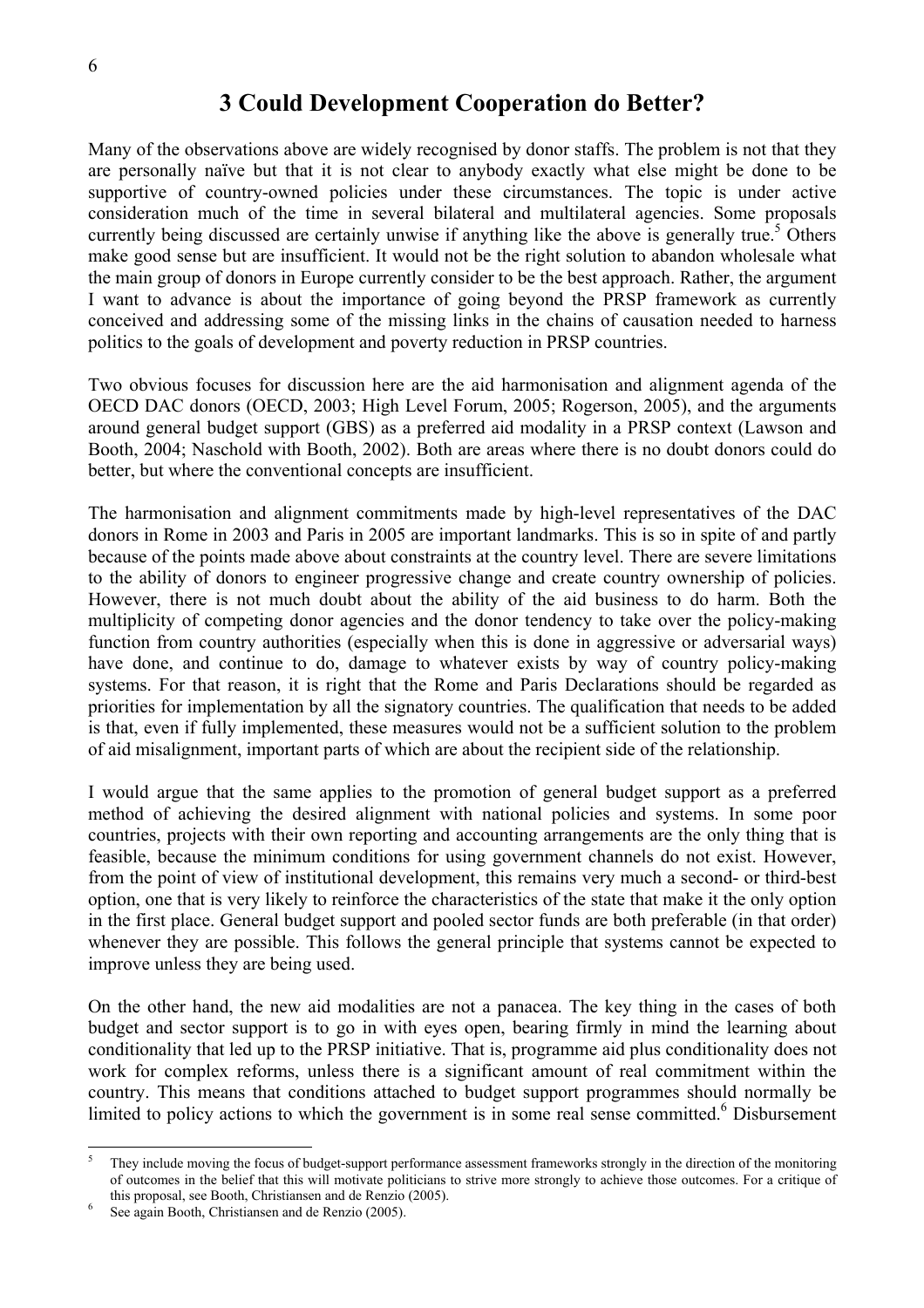should be based on past progress and not on promises to do things in the future. In practice this distinction is often hard to make but the principle that 'buying reforms' does not work is well established and a good general guide.

The most important conditions for GBS to be supported are those that surround the decision to embark on budget support in the first place, as it becomes difficult to withdraw later on. Those are most intelligently based on observation of the country's trajectory of institutional development over a suitable recent period, and not just on observation of a basic minimum of fiduciary good practices.<sup>7</sup> If there are no significant domestic pressures leading to improvements in the budget process, it is doubtful whether any of the benefits from having donors make use of government systems will materialise.

Once again, however, the main worry about programmatic forms of aid (sector and budget support) is that they come to be regarded as self-sufficient means of addressing the weaknesses that PRSPs have helped to show up. If the PRSP process has not generated real buy-in to poverty reduction by a country's politicians, a budget support programme will not solve the problem. The conditions for GBS to work are essentially the same as the conditions for PRSPs and the associated reforms to deliver what they promise. GBS conditionality or performance assessment has a modest role to play, mainly as a marker for policy dialogue. But if conditionalities are limited to policy actions that the government is showing some inclination to undertake anyway, something else is needed to get other and more difficult issues onto the agenda.

<sup>7</sup> The Evaluation Framework agreed by the DAC for general budget support incorporates as Assumptions in the theoretical model of the conditions under which budget support will be effective, 1) that political competition in the country is moving away from use of state resources for patronage and towards a focus on results, and 2) there are domestic constituencies and pressures for higher standards of accountability (Lawson and Booth, 2004: 46-47).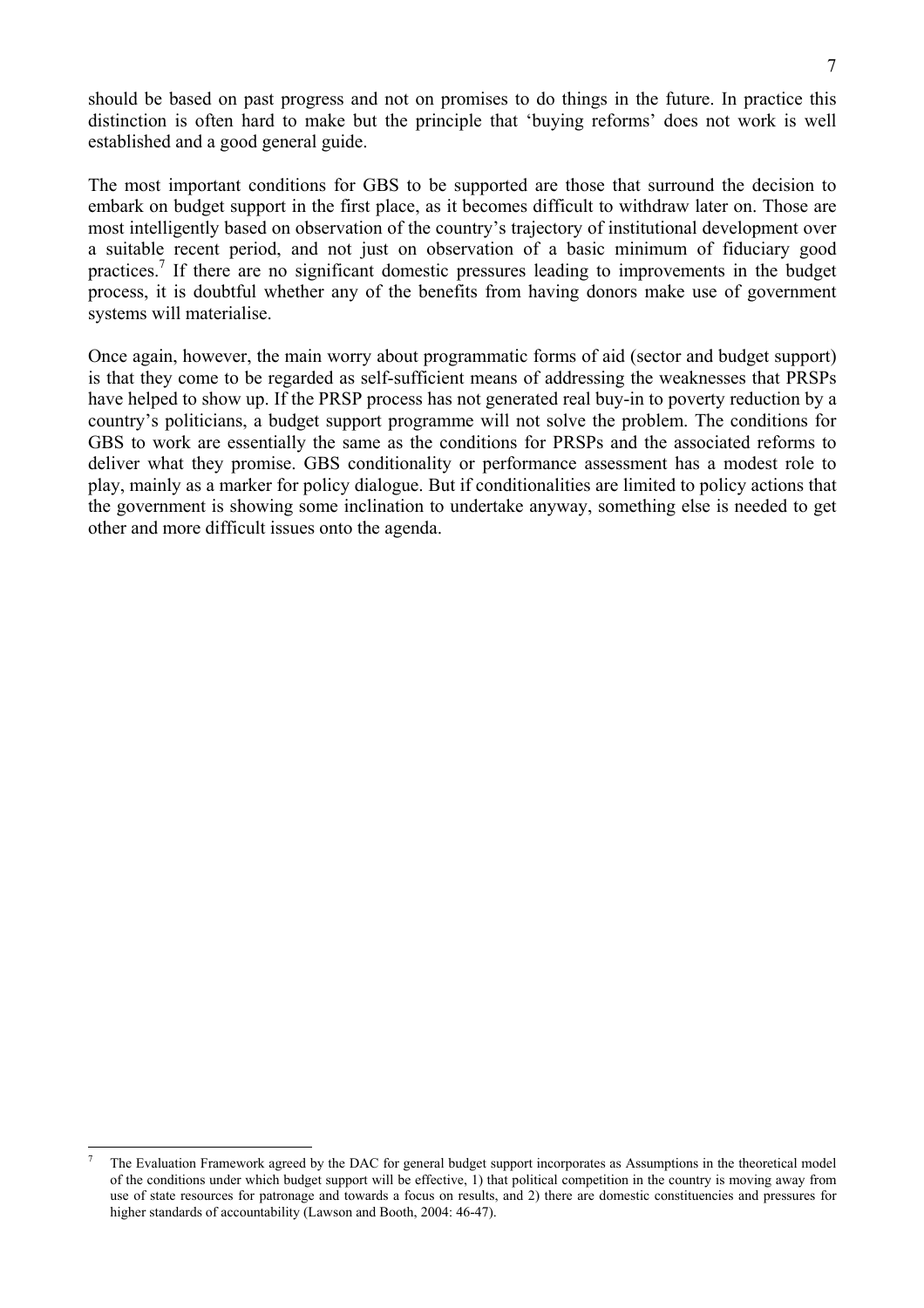## **4 What Else Might be Worth a Try?**

Three areas seem worth exploring:

- getting a better understanding of country contexts into the operational work of donor agencies;
- opening up those understandings to public debate at country and international levels;
- taking steps to create an international climate of opinion that is more welcoming to political projects that build developmental states.

For donor staffs, getting to know and understand well the country context is an important first step. This seems obvious, but has not always been done. Short postings and management of country programmes from headquarters have contributed to a situation where aid approaches often get decided on the basis of generic principles and even passing fashions, not detailed knowledge of the country. Thinking has tended to be technocratic and less well informed than one would expect about the country's history and the political economy of previous reform efforts. Several bilaterals and the World Bank have moved towards recognising these criticisms and have departments working on addressing them (OECD DAC Govnet, 2004).

Understanding is only a first step. It can allow donors individually and collectively to respond more intelligently to the type of problems the PRSP experience has thrown up. Good ideas about how to do things better may and may not follow. Many of the problems identified in a country political analysis will not be capable of being solved by donor action, however wise and well motivated. That is why there has to be a second step, that of opening up the debate about the politics and political economy of reform, as well as about specific policy areas where there is no consensus.<sup>8</sup>

Donors should be prepared to put behind them the old principle that national sovereignty forbids active involvement in policy controversies within countries, because this would be 'political'. As opposition politicians often point out, donors are part of the political system of the country whether they care to acknowledge it or not. That being the case, they should act responsibly by positively engaging in and contributing to the debates that ultimately shape the commitments of country stakeholders. This engagement needs to be politically and socially realistic. It must take into account the level of socio-economic development of the country. But it should also bear in mind that we live in an increasingly integrated world, with, among other features, large diasporas from poor countries working in professional capacities in the North and benefiting from increasingly cheap and rapid international communications.

The above are both things that might be done at the country level. But there is no reason for this discussion to be limited to the country level, and indeed there are many reasons for seeing it much more as a global or at least a regional (continental) challenge. The wave of formal democratisation that broke over Africa and the former Soviet bloc in the 1990s, and over Latin America a bit earlier, shows that the international climate of opinion does have effects within countries. It is surely time for a further change in the international environment, one that provides more positive incentives and fewer negative ones to national leaders faced with choices between building predatory states and building developmental ones.

Several ideas currently under discussion are relevant to this suggestion. Some of them are based on development cooperation agencies' exercising greater selectivity in aid allocation between countries

<sup>8</sup> This may sound rather like the suggestion that I have characterised as naïve, that opening debate on poverty generates corresponding accountabilities. The difference is that in this case the debate itself would not be relied upon to change political institutions. Any changes would arise indirectly from the effects of the debate on the opinions and perceived options of key actors, notably members of the country's political and intellectual elites.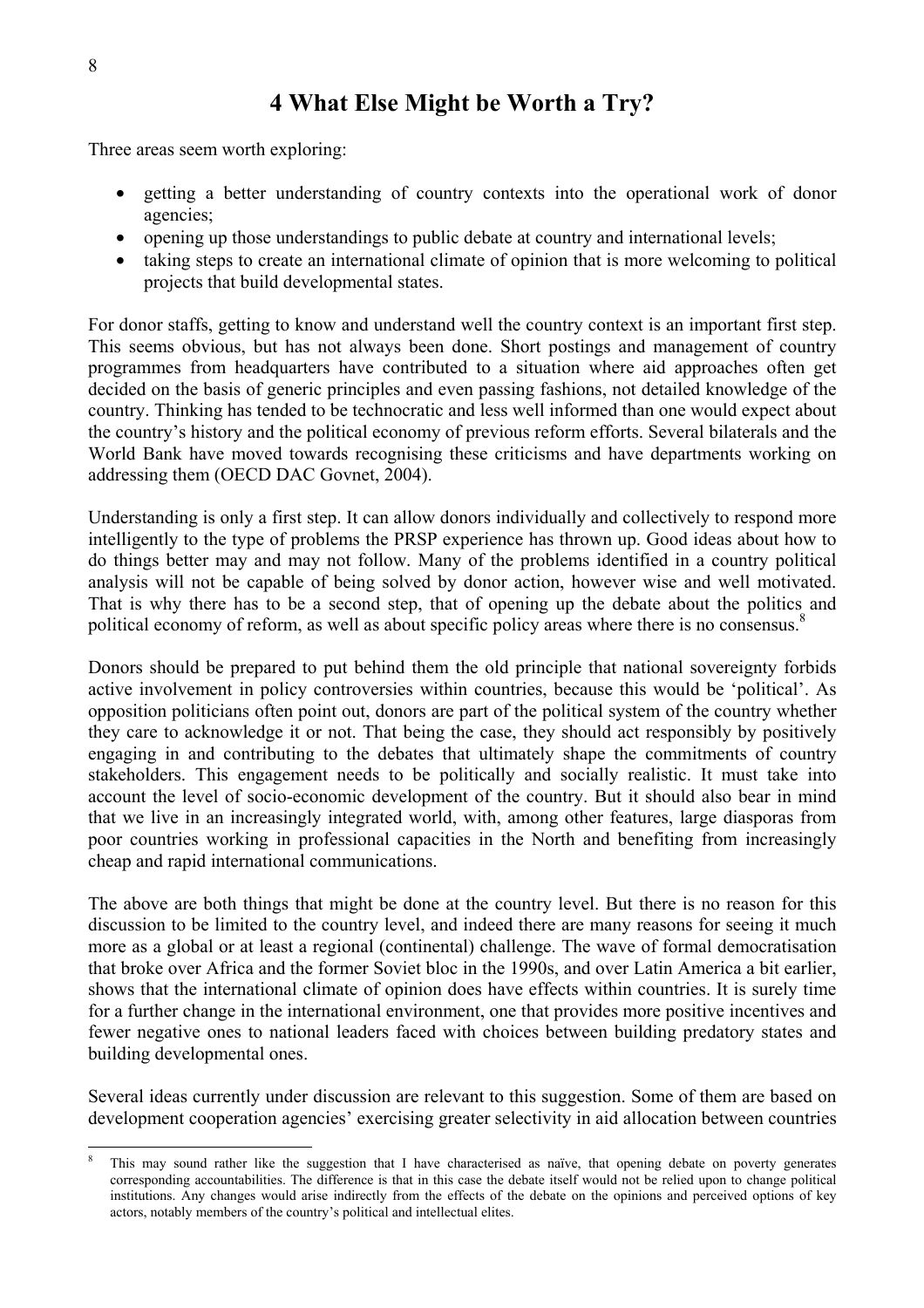and doing so on a basis that openly rewards improved or improving governance, and punishes demonstrably bad behaviour by political leaders. This can be done using governance indicators and thresholds of performance, as in the USA's Millennium Challenge Account. Alternatively, it might be done using only results' measures (on the basis that we don't know well enough what kind of governance qualities are crucial for producing development results; e.g., Lockwood, 2005). Other proposals include constructing long-term 'compacts' between the international community and national leaders who have political projects centred on state building (Ghani, Lockhart and Carnahan, 2005), and concentrating on delivering powerful negative signals (e.g., a coordinated boycott of multiple-term presidents; van de Walle, 2005).

These proposals have different strengths and weaknesses. They share two difficulties, as their proponents recognise. One is that many of the countries where state-building projects are most in need of encouragement are already heavily aided and/or have natural-resource revenues that give them now, or will give them soon (Warner, 2005), a large measure of immunity to aid-related international pressures. The other is that the effect on country incentives would only be significant if the selectivity were coordinated, and that seems an unlikely prospect on account of well-known features of donor motivation.

For these reasons, it may be more useful to change the international climate in ways that do not involve aid. The options considered should certainly include all of the actions Northern governments could take to make the international banking system and the arms trade less hospitable to Southern leaders who steal natural resource rents and use them to create private armies. Various current initiatives on these lines are usefully explained and promoted in the report of the 'Blair Commission' (Commission for Africa,  $2005$ ).<sup>9</sup>

Another kind of mechanism that has proven effective in changing incentives for national elites in several parts of the world is the aspiration to join a multi-country 'club', such as the OECD or the European Union, with its exacting entry standards or peer-review processes. A study of international efforts to avert instability and respond to crises by the UK Cabinet Office (PMSU, 2005) has investigated this line of approach, including its applicability to developing regions. However, it reaches cautious conclusions. The African Peer Review Mechanism established under NEPAD by the African Union is one of the most relevant examples, with some potential to alter the nature of the 'neighbourhood' in which African political leadership evolves. Unfortunately, it is also one of the less promising regional clubs, given the lack of anything equivalent to the benefits from EU accession in the set-up of the scheme.

The international climate can only take countries so far, as is well illustrated by the experience with democratisation. But what it can do is set a framework of standards and expectations to which domestic actors can appeal and to which they may respond in their own way, participating in movements for change that otherwise would not have existed. It may be that, for this reason, the general climate of *opinion* in the world is more important than creating special mechanisms that act upon elite incentives directly. In any case, several of these things could be tried together. A few small steps to create a more welcoming environment for state-building political projects could make a large difference to the prospects of realising a positive outturn from the PRSP experiment.

<sup>9</sup> It is unfortunate in my view that the Commission's excellent treatment of these topics is not matched by an equivalent set of ideas on how to create positive incentives for state building (Booth, 2005).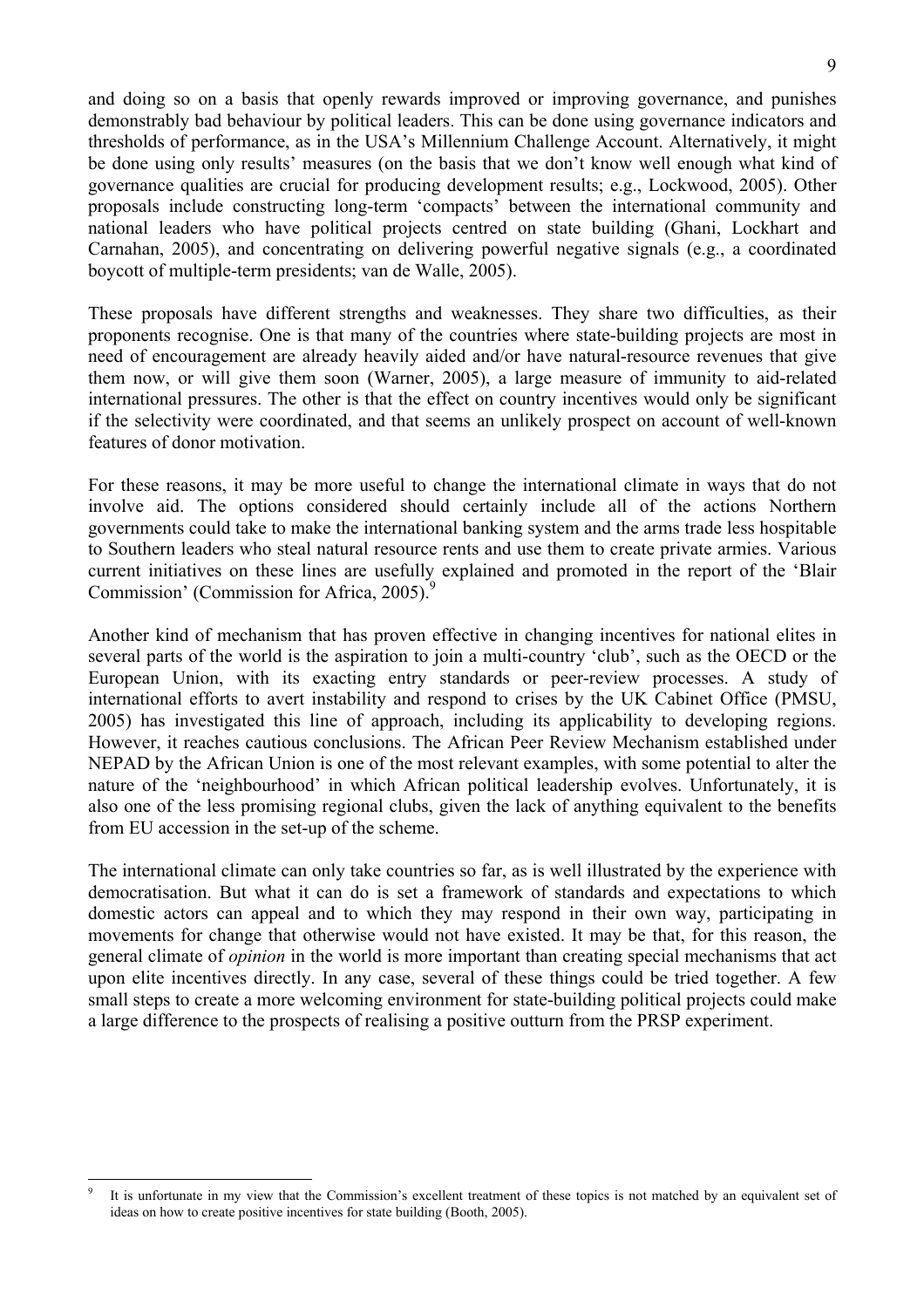#### **5 Conclusion**

To sum up, there are sound reasons for wanting more country ownership of poverty-reduction policies. The PRSP experiment has been the 'only show in town' in trying to address this need for the last five years. It cannot yet be said that the experiment has failed, if only because no better idea has yet been articulated by anyone. On the other hand, it is clear that PRSPs have not delivered what was hoped for, and the reasons include the rather simple theory of political change that was one of the conceptual underpinnings of the experiment. The theory that participation alone can generate accountability and an orientation to results is inconsistent with many findings from political science research. It also seems not to be confirmed by the PRSP 'experiment'.

Despite what has been learned from PRSP processes, quite a lot of the current donor agenda remains valid and sensible. But it is not sufficient. Both PRSPs and the efforts that have been made to align aid with them have underlined the pivotal importance of domestic politics and its trajectory. This paper has drawn attention to three types of possible international action that are missing links in the politics of development after five years of PRSPs. They are: more serious understanding of country contexts by donor staffs; a willingness to go public about issues that donors currently discuss behind closed doors; and a more serious effort to construct regional 'neighbourhoods' and a global climate of opinion that would do what PRSPs have been unable to do – really incentivise the construction of developmental states in poor countries.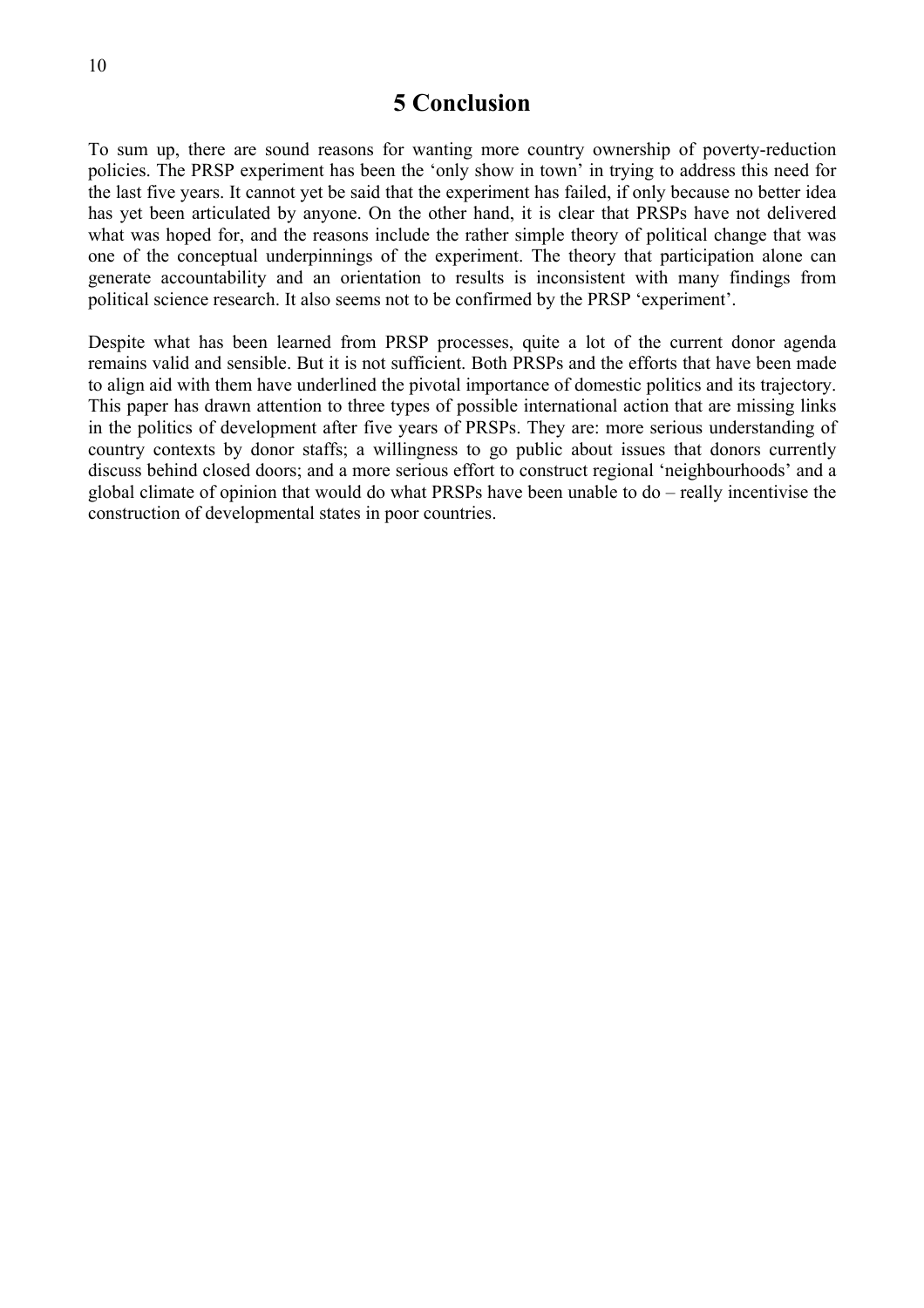#### **References**

- Booth, David (2005) 'The Africa Commission Report: What About the Politics?' *Development Policy Review*, 23(4), July.
- Booth, David (ed.) (2003) *Fighting Poverty in Africa: Are PRSPs Making a Difference?* London: Overseas Development Institute.
- Booth, David; Karin Christiansen and Paolo de Renzio (2005) 'Reconciling Alignment and Performance in Budget-Support Programmes: What Next?', Paper presented at the Practitioners' Forum on Budget Support, Cape Town 5-6 May.

Christiansen, Karin, with Ingie Hovland (2003) *The PRSP Initiative: Multilateral Policy Change and the Role of Research*, Working Paper 216, London: Overseas Development Institute.

Commission for Africa (2005) *Our Common Interest*, London: Commission for Africa.

- DiJohn, Jonathan; Francisco Gutiérrez Sanín and María Clemencia Ramírez (2004) '"Drivers of Change" Study on Colombia', London and Bogotá: London School of Economics and Universidad Nacional.
- Dijskstra, Geske (2005) 'The PRSP Approach and the Illusion of Aid Effectiveness: Lessons from Bolivia, Honduras and Nicaragua', *Development Policy Review*, 23(4), July.
- Driscoll, Ruth, with Alison Evans (2005) 'Second-Generation Poverty Reduction Strategies: New Opportunities and Emerging Issues', *Development Policy Review*, 23(1), Jan.
- Ghani, Ashraf; Clare Lockhart; and Michael Carnahan (2005) *Closing the Sovereignty Gap: An Approach to State-Building*, Working Paper 253, London: Overseas Development Institute, Sept.
- Gould, Jeremy, and Julia Ojanen (2003) *'Merging in the Circle': The Politics of Tanzania's Poverty Reduction Strategy*, Policy Papers 2/2003, University of Helsinki, Institute of Development Studies.
- High Level Forum (2005) 'Paris Declaration on Aid Effectiveness: Ownership, Harmonisation, Alignment, Results and Mutual Accountability', Paris, March.
- Lawson, Andrew, and David Booth (2004) *Evaluation of General Budget Support: Evaluation Framework*, London DFID for the Steering Group for the Joint Evaluation of General Budget Support.
- Lockwood, Matthew (2005) *The State They're In: Poverty and Politics in Africa and the Agenda for International Action*, Warwick, UK: ITDG Publishing.
- Naschold, Felix, with David Booth (2002) 'General Budget Support Evaluability Study: Literature Review', London: Overseas Development Institute.
- OECD DAC (2003) *Harmonising Donor Practices for Effective Aid Delivery*, Paris: OECD Development Assistance Committee, DAC Guidelines and Reference Series.
- OECD, Development Assistance Committee, Network on Governance (2004) 'Informal Workshop on Sharing Approaches to Understanding Drivers of Change and Political Analysis', Paris, 1- 2 June.
- Piron, Laure-Hélène, with Alison Evans (2004) *Politics and the PRSP Approach: Synthesis Paper*, Working Paper 237, London: Overseas Development Institute, Mar.
- Prime Minister's Strategy Unit (PMSU) (2005) *Investing in Prevention: An International Strategy to Manage Risks of Instability and Improve Crisis Response*, London: Cabinet Office (www.strategy.gov.uk).
- Rogerson, Andrew (2005) 'Aid Harmonisation and Alignment: Bridging the Gaps between Reality and the Paris Reform Agenda', *Development Policy Review*, 23(5), Sept.
- van de Walle, Nicolas (2005) *Overcoming Stagnation in Aid-Dependent Cou*ntries, Washington, DC: Center for Global Development.
- Warner, Michael (2005) *Sustained Oil, Gas and Mineral Windfalls Mean that Africa Could Fund a Substantial Portion of its Own MDG Financing Gap*, ODI Opinions 51, London: Overseas Development Institute, Sept.